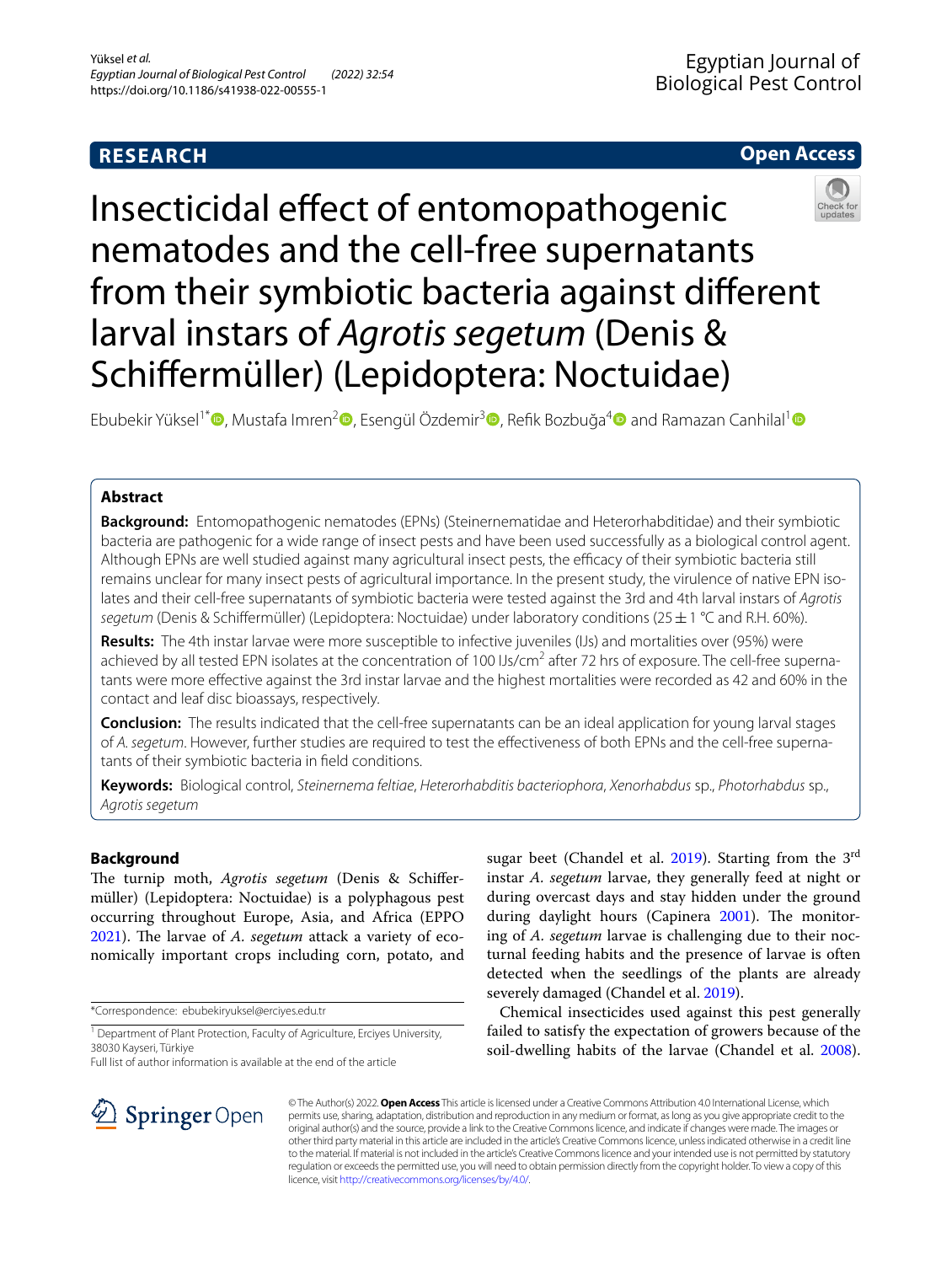In addition, indiscriminate use of insecticides leads to various environmental problems as well as development of resistance and human health problems (Ansari et al. [2014](#page-6-4)). Therefore, recently, many researchers are in search of fnding environmentally-friendly control methods for the management of the larvae of *A. segetum* (Goudarzi et al. [2015\)](#page-6-5).

Among the various entomopathogenic organisms, entomopathogenic nematodes (EPNs) (Steinernematidae and Heterorhabditidae) hold particular importance for the control of soil-dwelling insect pests (Hazır et al.  $2004$ ). The Infective juveniles (IJs) of EPNs are soil-adapted and obligate parasites of insects (Kaya and Gaugler [1993\)](#page-6-7). Once IJs locate a possible host in the soil environment, they gravitate to their target and penetrate the host hemolymph through natural openings such as the mouth and anus (Lewis et al. [2006](#page-6-8)). Then, IJs release their symbiotic bacteria (*Xenorhabdus* spp. in *Steinernema* spp., *Photorhabdus* spp. in *Heterorhabditis* spp.) into the host hemolymph which serves as a nutrition source for both symbiotic bacteria and IJs (Boemare et al. [1996](#page-6-9)). During the multiplication of the symbiotic bacteria in the host hemolymph, they secrete a wide range of toxins, killer proteins and antimicrobial compounds that lead to the death of the host and the inhibition of the growth of other microorganisms (Vicente-Díez et al.  $2021$ ). The death of the host generally occurs  $48-72$  h after infection due to the joint efects of bacterial multiplication and excretion/secretion products of infective juveniles (Shapiro-Ilan et al. [2017\)](#page-6-11). After a few generations with the depletion of the food resources, the IJs emerge from the cadaver of the host into the soil environment to search for a new potential target (Adams et al. [2006](#page-6-12)).

Recently, the cell-free supernatants of *Xenorhabdus* sp. and *Photorhabdus* sp. bacteria have aroused the interest of many researchers due to their biocontrol potential against a variety of agriculturally important pests (Cevizci et al. [2020](#page-6-13)). These studies revealed that the cellfree supernatants of *Xenorhabdus* sp. and *Photorhabdus* bacteria were able to induce substantial mortality against the tested pests. Earlier studies focused on the efficacy of diferent EPN species on the larvae of *A. segetum*, however, no study has been conducted about the efect of the cell-free supernatants of *Xenorhabdus* sp. and *Photorhabdus* sp. bacteria against *A. segetum* (Goudarzi et al. [2015](#page-6-5)). The pathogenicity of EPN species/isolates and their symbiotic bacteria showed a great variation depending on many factors such as; foraging strategies and adaptation capabilities of IJs, environmental extremes, and secondary metabolites produced by their symbiotic bacteria (Vicente-Díez et al.  $2021$ ). Therefore, this study was conducted to determine the efficacy of local EPN species/ isolates and their cell-free supernatants of symbiotic bacteria against diferent larval instars of *A. segetum.*

### **Methods**

#### **Source of entomopathogenic nematodes and insects**

Three EPN strains previously recovered from the Cappadocia Region of Turkey were used in this study (Table [1](#page-1-0)) (Yuksel and Canhilal [2019\)](#page-6-14). The EPNs were reared in vivo on the last instar larvae of *Galleria mellonella* (L.) Lepidoptera: Pyralidae) under laboratory conditions  $(25\pm2$  °C, 60% RH) and stored in 50-ml distilled water at 9 °C. The larvae of *G. mellonella* were obtained from the Entomology laboratory of Erciyes University and cultured in glass jars (1 L) at  $28 \pm 2$  °C, 60% RH, with an artifcial diet described by Metwally et al. ([2012](#page-6-15))

To obtain the late larval instars of *A. segetum*, corn and sugar beet felds infested with *A. segetum* were searched in the Anatolia region of Turkey during May and June of 2021 by digging around the roots of the plants. The collected larvae were placed individually into plastic containers ( $63 \times 80$  mm, 180 ml capacity) with a surface area of  $27 \text{ cm}^2$  to avoid cannibalism and brought to the Entomology laboratory of Erciyes University. Pesticidefree fresh lettuce leaves and boiled beans were provided daily for the larvae as food. The larvae were observed until the emergence of the adults under controlled conditions ( $25 \pm 2$  °C, 60% RH), and the healthy adults were selected to establish a new laboratory culture. The adults were placed into insect rearing cages  $(60 \times 60 \times 60 \text{ cm})$ 

<span id="page-1-0"></span>**Table 1** Entomopathogenic nematode (EPN) and symbiotic bacterial species used in the pathogenicity bioassays against the different larval instars of *Agrotis segetum*

| <b>EPN Species</b>            | <b>Strain</b> | Location             | <b>GenBank Accession</b><br><b>Number</b> | <b>Symbiotic Bacteria</b>                 | GenBank<br>Accession<br><b>Number</b> |
|-------------------------------|---------------|----------------------|-------------------------------------------|-------------------------------------------|---------------------------------------|
| Steinernema feltiae           | $(TP-5)$      | 38°30'8 N 34°56'5 F  | MG602331                                  | Xenorhabdus bovienii                      | MZ688375                              |
| S. feltiae                    | MCB-8         | 38°40'40 N 34°29'5 F | MG602334                                  | Xenorhabdus bovienii                      | M7688377                              |
| Heterorhabditis bacteriophora | $AVB-15$      | 8°43'43 N 34°52'1 F  | MG602341                                  | Photorhabdus luminescens<br>subsp. kayaii | M7688380                              |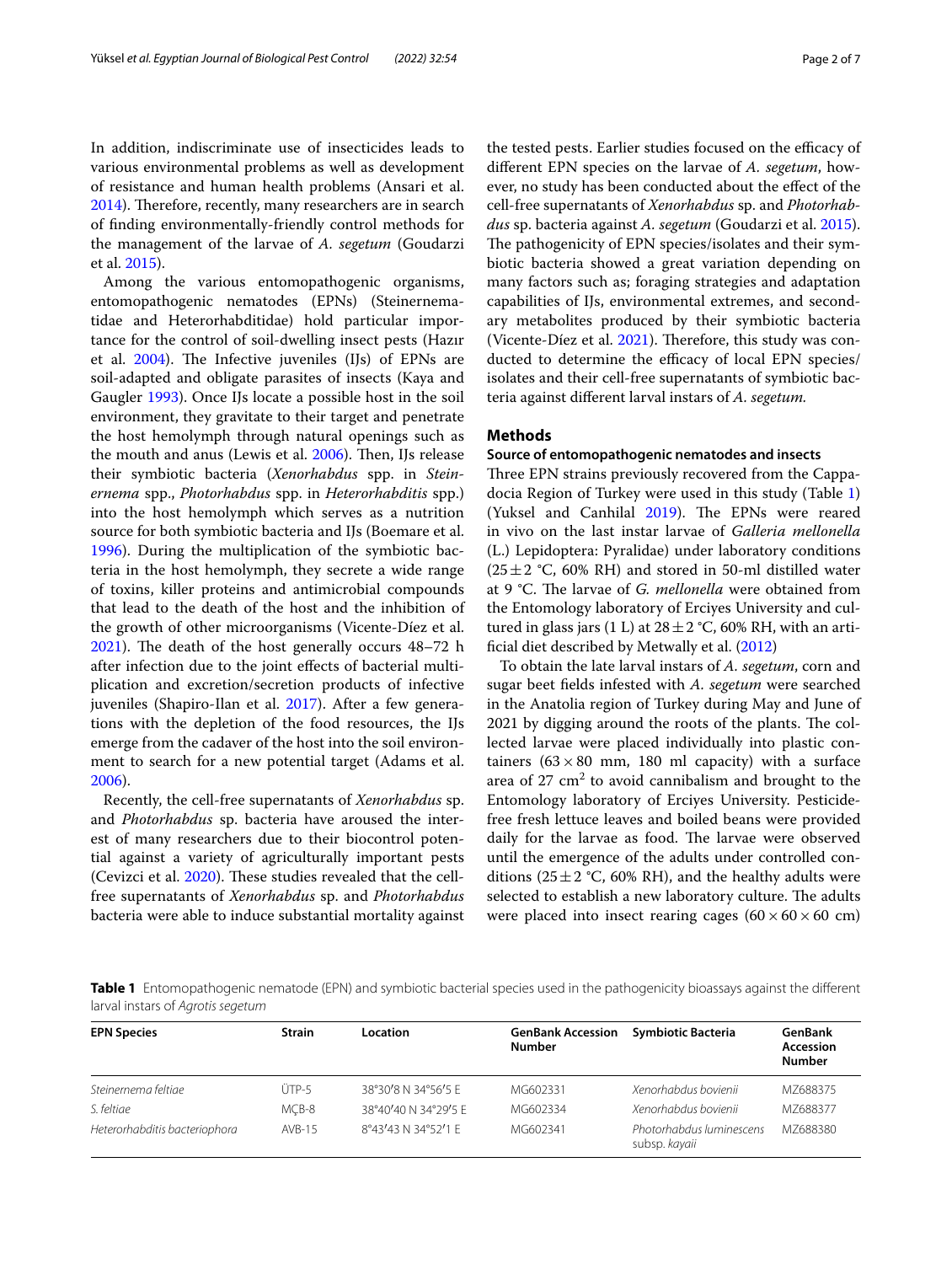in small groups (each consisting of 10 male and female adults) and a cotton pad soaked in 10% honey solution was added to each cage to promote the egg-laying. Several blotting papers were placed in each cage for the adults to cling to and lay eggs. The eggs on blotting papers were collected using a camel hairbrush and put into Petri dishes in groups of 50. Petri dishes were incubated at  $25 \pm 2$  °C, 60% RH, and hatching 1st instar larvae were transferred individually to plastic containers. The larvae were fed on lettuce during their development. The 3rd and 4th larval instars were determined based on their head capsule size and larval body length measurements (Manjula and Kotikal  $2018$ ). The larval and adult specimens of *A. segetum* were shipped to an entomologist, Professor Dr. Halil KÜTÜK (Abant Izzet Baysal University) to confrm the identifcation.

## **Isolation of symbiotic bacteria and preparation of cell‑free supernatants**

To isolate the symbiotic bacteria of the EPN strains, newly harvested IJs were surface sterilized with 10% w/v sodium hypochlorite for 5 min and rinsed with sterile water several times. Nearly 500 IJs in 100 μl of distilled water were mashed thoroughly using a mini hand-held homogenizer in 1 ml of sterile PBS buffer without  $Mg^{2+}$ and  $Ca^{2+}$  salts. 10 µl of this suspension was seeded onto nutrient bromothymol blue triphenyl tetrazolium chloride agar (NBTA medium) consisting of 37 g nutrient agar, 0.025 g bromothymol blue and 0.004 g triphenyl tetrazolium chloride in 100 ml distilled water (Boemare and Akhurst [2006](#page-6-17)). Then, Petri dishes were sealed with a paraflm and incubated for 24 h under controlled conditions  $(28 \text{ °C}, 20\% \text{ RH}, \text{ in the dark})$ . The blue-colored bacterial colonies were sub-cultured on NBTA medium until pure colonies were obtained (Lacey [1997\)](#page-6-18). A single bacterial colony was selected for each Petri dish and inoculated into 100 ml Luria–Bertani (LB) broth in a 250-ml Erlenmeyer fask. Subsequently, the fasks were put into a shaking incubator at 150 rpm for 144 h (28 °C, 20% RH in the dark) (Eroglu et al. [2019](#page-6-19)). To extract the cell-free supernatant, the bacterial culture in the broth suspension was centrifuged at 20,000 rpm for 15 min at 4 °C in 50 ml Falcon tubes. The centrifuged supernatant solution was separated from the bacterial cells by passing through a  $0.22 \mu m$  millipore filter. The filtrated solution was checked for the presence of bacterial cells by streaking onto NBTA agar (Hazir et al. [2016](#page-6-20)).

### **Pathogenicity Bioassays of Entomopathogenic nematodes**

The pathogenicity screening studies were evaluated against 3rd and 4th larval instars of *A. segetum* in plastic containers ( $\varnothing$  63 × 80 mm) including approximately 20 g of autoclaved sterilized soil (application surface area

 $27 \text{ cm}^2$ ). The moisture content of the soil was adjusted to 10% (w/w) by spraying distilled water before the inoculation of the IJs. The IJs of the EPN strains were inoculated to plastic containers at the concentrations of 25, 50, and  $100$  IJs/cm<sup>2</sup> in 1 ml of distilled water (corresponding to 675, 1350, and 2700 IJs per plastic containers or larva, respectively). The 3rd and 4th larval instars of A. segetum were placed individually into each plastic container. To feed the larvae, a piece of lettuce (approximately  $2 \text{ cm}^2$ ) was provided daily. Subsequently, the containers were sealed with a perforated lid to allow airflow and maintained under controlled conditions  $[25 \pm 1 \degree C, 60\% \space RH,$ and 16:8 h of L/D) for 3 days. In the control treatments, only distilled water was applied to plastic containers. There were 10 larvae in each replication and each concentration of EPN strains were tested against 40 larvae (10 larvae  $\times$  4 replicates). The mortalities of the larvae were checked and recorded daily. To confrm nematode infection, the cadavers of the dead larvae were collected and dissected under a stereomicroscope.

#### **Pathogenicity bioassays of cell‑free supernatants**

The contact and leaf disc bioassays were conducted in Petri dishes (60 mm diameter) lined with a flter paper disc to evaluate the insecticidal efficacy of cell-free supernatants. In the contact efficacy bioassay, the 3rd and 4th larval instars of *A. segetum* were transferred individually to each Petri dish. Then, 500  $μ$ l of cell-free supernatant were sprayed to the larvae and a piece of lettuce (approximately  $2 \text{ cm}^2$ ) was added to each Petri dish. In the leaf disc bioassay, 500 μl of cell-free supernatant were sprayed to both upper and lower surfaces of lettuce (approximately  $2 \text{ cm}^2$ ) and placed into Petri dishes containing only one 3rd or 4th larval instars. The Petri dishes were maintained at  $25 \pm 1$  °C, 60% RH, and 16:8 h of L/D after sealing with paraflm. In control groups, Petri dishes were treated with only Nutrient Broth. The mortalities of the larvae were recorded daily for 3 days. Each treatment consisted of 10 Petri dishes and all the bioassays (EPNs, contact, and leaf disc) were carried out twice with 4 replicates. Only one-week-old supernatants and IJs were used in the bioassays, and they were kept at 9 °C until their use in the bioassays.

#### **Statistical analyses**

Prior to analyses, the data were arcsine-transformed to stabilize the variance of means and analyzed using IBM SPSS statistics version 20.0 for Windows (SPSS Inc., Chicago, IL, USA) statistical software package. Signifcant diferences between treatments were determined by factorial repeated measures ANOVA using a General Linear Model. The mean differences were carried out using Tukey's multiple range tests ( $P \leq 0.05$ ). Since no mortality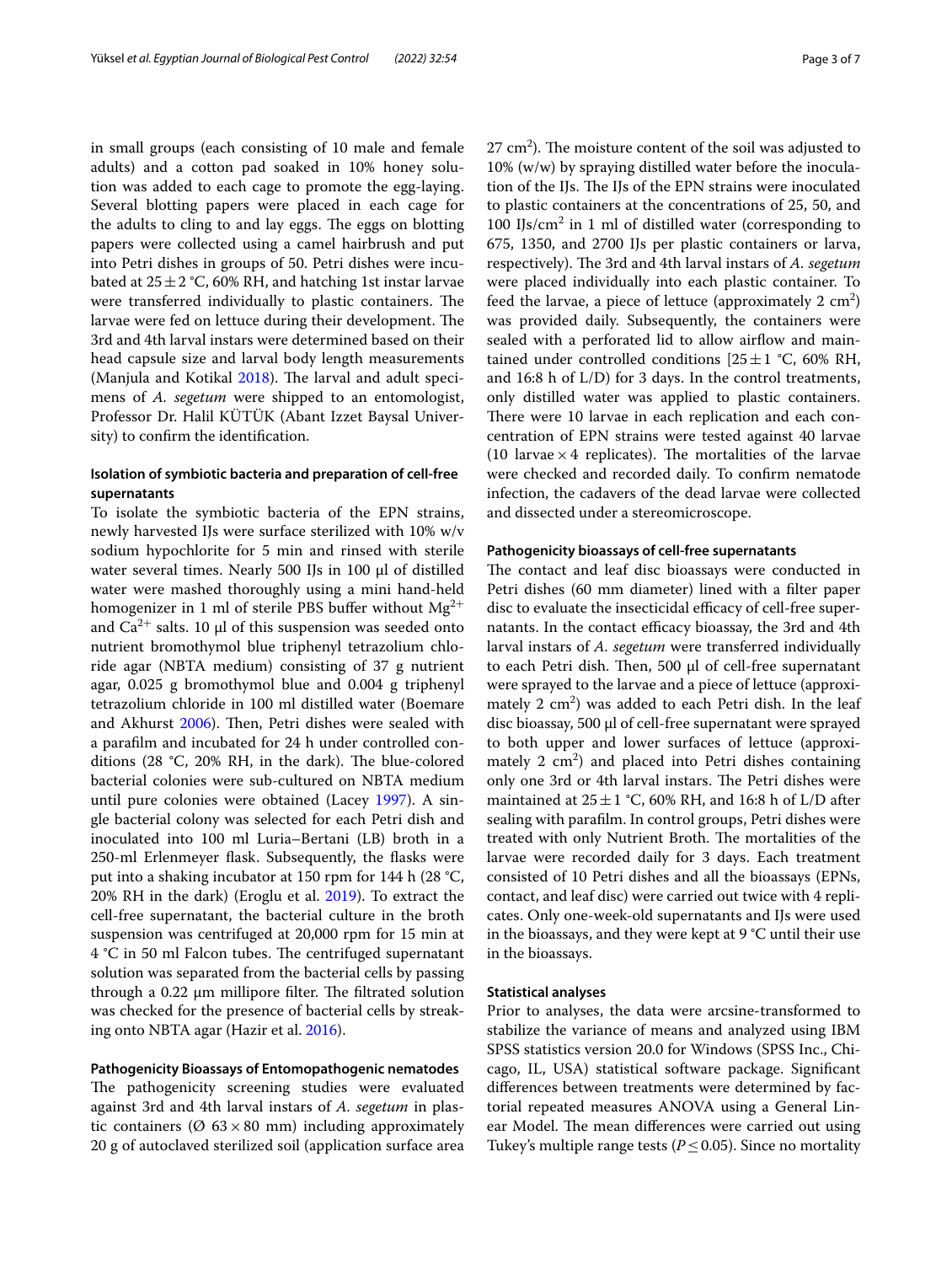occurred in control treatments, all the data from the two repeats were pooled for each experiment.

## **Results**

## **Efcacy of entomopathogenic nematodes**

The 3rd and 4th larval instars of *A. segetum* were tested for their susceptibility to native EPN isolates under laboratory conditions. All the isolates were able to efectively infect both larval instars. Mortality rate of the 3rd and 4th larval instars of *A. segetum* was afected by all main factors (Table [2\)](#page-3-0). In general, increasing concentrations of IJs and exposure time led to high mortalities on both larval instars. *Steinernema feltiae* UTP-5 isolate was generally was more virulent to the 3rd instar larvae of *A. segetum* and caused the highest mortality (82%) at the 100 IJs/ $\text{cm}^2$  72 h post-inoculation. The mortality rates in the 4th instar larvae were remarkably high at 100 IJs/ $\text{cm}^2$ concentration 72 h post-inoculation compared to the 3rd instar larvae and mortalities over 90% were achieved by all EPN isolates during the same period (Table [3](#page-3-1)).

## **Efcacy of cell‑free supernatants from the symbiotic bacteria**

### **Contact efficacy**

Application of cell-free supernatants from the symbiotic bacteria of diferent EPNs resulted in varying larval mortalities. The mortality rates of the 3rd and 4th

<span id="page-3-0"></span>**Table 2** ANOVA parameters for the main effects and associated interactions for the mortality levels of 3rd and 4th instar larvae of *Agrotis segetum*

| <b>Sources</b>       | df             | F-value  | P-value |
|----------------------|----------------|----------|---------|
| Nematode species (N) | 2              | 5.392    | 0.007   |
| Concentration (C)    | 2              | 240.486  | < 0.001 |
| Larval stage (L)     | 1              | 221.405  | < 0.001 |
| $N^*C$               | 4              | 0.993    | 0.419   |
| N*L                  | 2              | 38.932   | < 0.001 |
| C*L                  | $\mathfrak{D}$ | 3.622    | 0.033   |
| $N^*C^*L$            | 4              | 0.845    | 0.503   |
| Error 1              | 54             |          |         |
| Exposure time (t)    | $\mathfrak{D}$ | 2661.161 | < 0.001 |
| t*N                  | 4              | 15.214   | < 0.001 |
| t*C                  | $\overline{4}$ | 25.661   | < 0.001 |
| t*L                  | $\mathfrak{D}$ | 53.375   | < 0.001 |
| t*N*C                | 8              | 1.085    | 0.379   |
| t*N*L                | 4              | 14.911   | < 0.001 |
| t*C*L                | 4              | 4.089    | 0.004   |
| t*N*C*L              | 8              | 1.665    | 0.115   |
| Error <sub>2</sub>   | 108            |          |         |

Bold numbers indicate statistical significance at level alpha  $= 0.05$ 

<span id="page-3-1"></span>**Table 3** The efficacy of infective juveniles of different entomopathogenic nematodes against 3rd and 4th instar *Agrotis segetum* larvae at the 1st, 2nd, and 3rd day after treatment (DAT) under laboratory conditions (25  $\pm$  1 °C, R.H. 60%)

|    | Stage Concentrations Time (hrs) |    | EPN <sub>s</sub> * |          |                |
|----|---------------------------------|----|--------------------|----------|----------------|
|    |                                 |    | ÜTP-5              | MCB-8    | <b>AVB-15</b>  |
| L3 | 10 $Us/cm2$                     | 24 | $2.5A^a a^b A^c$   | 2.5AaA   | 2.5AaA         |
|    |                                 | 48 | 30.0BaA            | 17.5BbA  | 20.0BbA        |
|    |                                 | 72 | 62.5CaA            | 40.0CbA  | 45.0CbA        |
|    | 50 $Us/cm2$                     | 24 | 7.5AaA             | 5.0AaA   | 5.0AaA         |
|    |                                 | 48 | 37.5BaA            | 27.5BaA  | 32.5BaAB       |
|    |                                 | 72 | 77.5CaB            | 52.5CbAB | 52.5CbA        |
|    | 100 $Us/cm2$                    | 24 | 12.5 AaA           | 10.0AaA  | 10.0AaA        |
|    |                                 | 48 | $50.0$ Ba $B$      | 52.5BaB  | 52.5BaB        |
|    |                                 | 72 | 82.5CaB            | 62.5CbB  | 60.0CbA        |
| L4 | 10 $Us/cm2$                     | 24 | 5.0AaA             | 2.5AaA   | 2.5AaA         |
|    |                                 | 48 | 25.0BaA            | 32.5BabA | 45.0BbA        |
|    |                                 | 72 | 62.5CaA            | 65.0CaA  | 67.5CaA        |
|    | 50 $Us/cm2$                     | 24 | 12.5AaA            | 7.5AaA   | 10.0AaA        |
|    |                                 | 48 | 37.5BaA            | 52.5BbB  | 57.5BbB        |
|    |                                 | 72 | 75.0CaA            | 77.5CaA  | 82.5CaB        |
|    | 100 $Us/cm2$                    | 24 | 15.0AaA            | 12.5AaA  | 15.0AaA        |
|    |                                 | 48 | 55.0BaB            | 70.0BbC  | $62.5$ Bab $B$ |
|    |                                 | 72 | 95.0CaB            | 95.0CaB  | 97.5CaB        |
|    |                                 |    |                    |          |                |

*ÜTP-5 Steinernema feltiae* ÜTP-5 strain; *MÇB-8 Steinernema feltiae* MÇB-8 strain; *AVB-15 Heterorhabditis bacteriophora* AVB-15 strain; *L3* Third larval instar of *Agrotis segetum; L4* Fourth larval instar of *A. segetum*

\*EPNs Entomopathogenic nematodes

<sup>a</sup> Different capital letters show statistically significant differences among exposure times for each concentration (Tukey*, P*≤0.05)

**b** Different lowercase letters show statistically significant differences among nematode strains for each exposure time (Tukey*, P*≤0.05)

<sup>c</sup> Different italic capital letters show statistically significant differences among concentrations for the same nematode strain and exposure time (Tukey*, P* ≤ 0.05)

larval instars were signifcantly afected by the larval stage, exposure time, and their associated interactions  $(Table 4)$  $(Table 4)$ .

There was non-significant difference in the mortality rates of the 3rd and 4th larval instars among the cellfree supernatants of diferent EPN isolates (Table [4](#page-4-0)). The 3rd instar larvae of *A. segetum* was more susceptible to the cell-free supernatants and the highest mortalities were 42.5 and 15% for the 3rd and 4th larval instars of *A. segetum*, respectively (Table [5\)](#page-4-1).

Mortality rates increased notably with increasing exposure time. The 3rd instar larvae of A. segetum exhibited higher larval mortality than the 4th instar larvae and the highest mortalities were recorded as 60 and 32% for the 3rd and 4th larval instars, respectively (Tables [6](#page-4-2) and [7](#page-4-3)).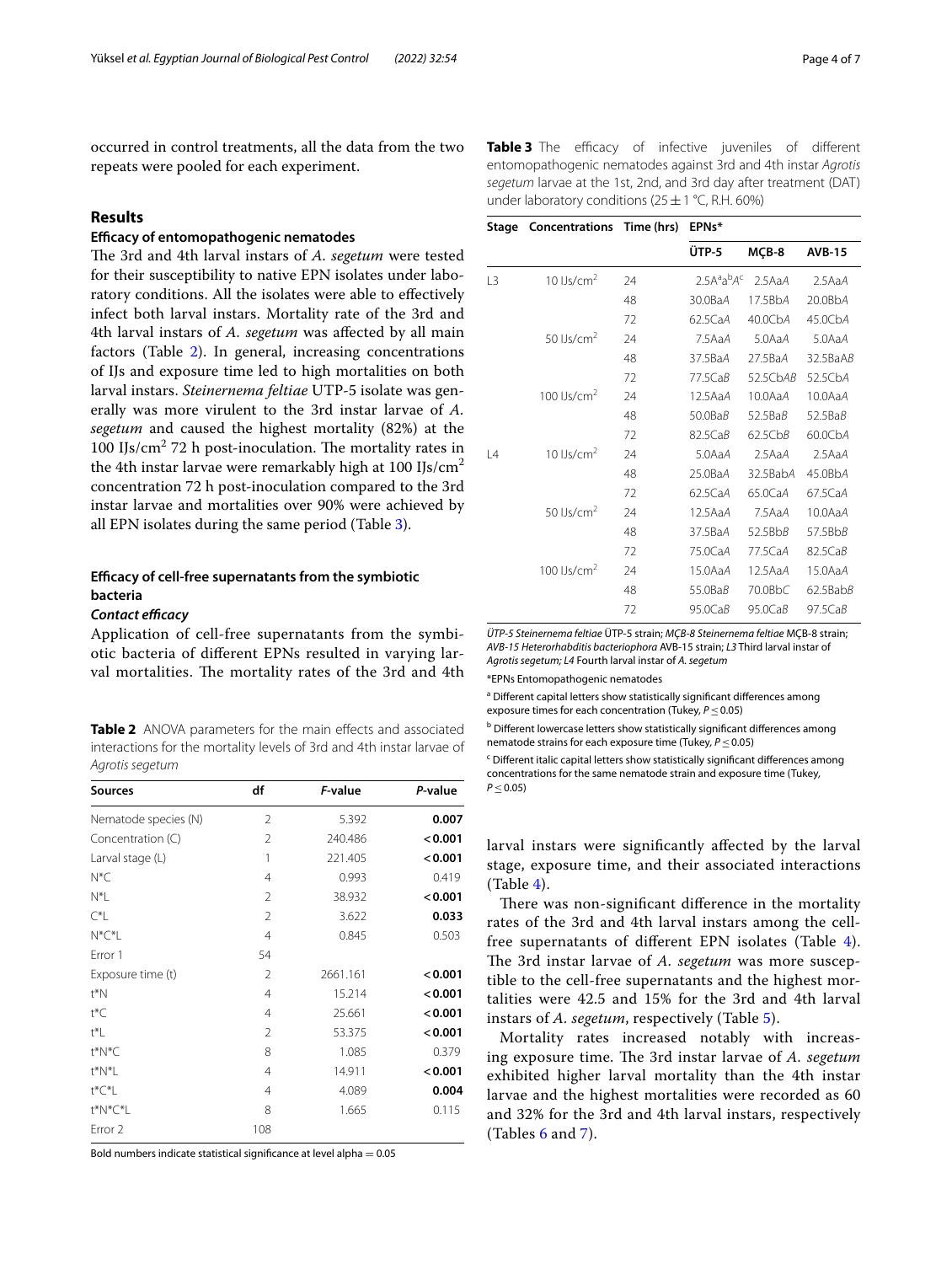<span id="page-4-0"></span>**Table 4** ANOVA results for the main effects and associated interactions for the mortality levels of 3rd and 4th larval instars of Agrotis segetum for the contact efficacy of cell-free supernatants

| Source             | df             | F       | Ρ       |
|--------------------|----------------|---------|---------|
| Supernatants (S)   | $\mathcal{P}$  | 1.729   | 0.206   |
| Larval stage (L)   | 1              | 188.082 | < 0.001 |
| S*L                | 2              | 1.518   | 0.246   |
| Frror 1            | 18             |         |         |
| Exposure time (t)  | $\mathcal{P}$  | 108.457 | < 0.001 |
| $t * S$            | 4              | 0.163   | 0.956   |
| t*L                | $\mathfrak{D}$ | 17.674  | < 0.001 |
| $t^*S^*$ l         | 4              | 1.337   | 0.275   |
| Frror <sub>2</sub> | 36             |         |         |

Bold numbers indicate statistical significance at level alpha  $= 0.05$ 

<span id="page-4-1"></span>**Table 5** The effect of cell-free supernatants from the symbiotic bacteria of diferent entomopathogenic on the mortality (%) of diferent larval instars of *Agrotis segetum* for 1, 2 and 3-day post application under laboratory conditions ( $25 \pm 1$  °C, R.H. 60%)

| Stage          | Time (hrs) | Cell-free supernatant*           |           |               |  |
|----------------|------------|----------------------------------|-----------|---------------|--|
|                |            | ÜTP-5                            | MCB-8     | <b>AVB-15</b> |  |
| L <sub>3</sub> | 24         | 7.5A <sup>a</sup> a <sup>b</sup> | 15.0Aa    | 17.5Aa        |  |
|                | 48         | 25.0Ba                           | $25.0$ Aa | 27.5Aa        |  |
|                | 72         | 37.5Ba                           | 42.5Ba    | 42.5Ba        |  |
| 4              | 24         | 2.5Aa                            | 0.0Ab     | 0.0Ab         |  |
|                | 48         | 5.0Ab                            | 5.0Ab     | 7.5Bb         |  |
|                | 72         | 12.5Ab                           | 10.0Ab    | 15.0Bb        |  |

\*ÜTP-5: *Xenorhabdus bovienii*, MÇB-8: *X. bovienii*, AVB-15: *Photorhabdus luminescens* subsp. *kayaii*

\*L3: Third larval instar of *Agrotis segetum;* L4: Fourth larval instar of *A. segetum* <sup>a</sup> Different capital letters show statistically significant differences among

exposure times for each cell-free supernatant of EPN (Tukey*, P*≤0.05)

**b** Different lowercase letters show statistically significant differences between 3rd and 4th larval stages for each cell-free supernatant of EPN (Tukey*, P*≤0.05)

<span id="page-4-2"></span>**Table 6** ANOVA results for the main effects and associated interactions for the mortality levels of 3rd and 4th larval instars of Agrotis segetum for the contact efficacy of cell-free supernatants

| Source             | df             | F       | Ρ       |
|--------------------|----------------|---------|---------|
| Supernatant (S)    | $\mathcal{P}$  | 5.953   | 0.010   |
| Larval stage (L)   | 1              | 168.750 | < 0.001 |
| $S^*$              | $\overline{2}$ | 1.828   | 0.189   |
| Frror 1            | 18             |         |         |
| Exposure time (t)  | $\overline{2}$ | 820.548 | < 0.001 |
| $t^*\mathsf{S}$    | 4              | 3.871   | 0.010   |
| $\uparrow^*$       | $\mathfrak{D}$ | 49.645  | < 0.001 |
| $t^*S^*$ l         | 4              | 0.290   | 0.882   |
| Frror <sub>2</sub> | 36             |         |         |

Bold numbers indicate statistical significance at level alpha  $= 0.05$ 

<span id="page-4-3"></span>**Table 7** The oral effect of supernatants of symbiotic bacteria of diferent entomopathogenic on the mortality (%) of diferent larval instars of *Agrotis segetum* for 1, 2 and 3-day post application under laboratory conditions ( $25 \pm 1$  °C, R.H. 60%)

| Stage     | Time (hrs) | Supernatant*   |                     |                     |  |
|-----------|------------|----------------|---------------------|---------------------|--|
|           |            | ÜTP-5          | MCB-8               | <b>AVB-15</b>       |  |
| 13        | 24         | $2.5A^aA^bA^c$ | 5.0A <sub>a</sub> A | 5.0A <sub>a</sub> A |  |
|           | 48         | 37.5BaA        | $52.0$ Bb $B$       | 45.0BabA            |  |
|           | 72         | 52.5Ca         | 60.0BaA             | 57.5BaA             |  |
| $\vert 4$ | 24         | $0.0A$ a $A$   | $0.0A$ a $A$        | $0.0A$ a $A$        |  |
|           | 48         | $20.0$ Ba $B$  | 27.5BaA             | 22.5BaB             |  |
|           | 72         | $32.5C$ aB     | 32.5BaB             | $32.5$ Ba $B$       |  |
|           |            |                |                     |                     |  |

\*ÜTP-5: *Xenorhabdus bovienii*, MÇB-8: *X. bovienii*, AVB-15: *Photorhabdus luminescens* subsp. *kayaii*

\*L3: Third larval instar of *Agrotis segetum;* L4: Fourth larval instar of *A. segetum* <sup>a</sup> Different capital letters show statistically significant differences among

exposure times for each cell-free supernatant of EPN (Tukey, *P* ≤ 0.05)

**b** Different lowercase letters show statistically significant differences among cellfree supernatant of EPN isolates for each exposure time (Tukey*, P*≤0.05)

<sup>c</sup> Different italic uppercase letters show statistically significant differences between 3rd and 4th larval stages for each cell-free supernatant of EPN (Tukey*, P* ≤ 0.05)

### *Leaf disc bioassay*

The mortality rates of the 3rd and 4th larval instars were signifcantly afected by all main factors and their interactions with each other (except for Supernatant\*Larval Stage) and the interaction between cell-free supernatants and larval stage  $(S^*L)$ . Three-way interaction of the main factors (t\*S\*L) had non-signifcant efect on the mortality rates (Table [6](#page-4-2)).

#### **Discussions**

Although many studies were conducted to evaluate the pathogenicity of IJs of diferent EPN species/isolates against the larvae of *A. segetum*, no study has been reported about the control potential of cell-free supernatants from the symbiotic bacteria of EPNs to date (Devi [2020](#page-6-21)).

In the present study, the efectiveness of native EPNs and cell-free supernatants from their symbiotic bacteria were studied on the diferent larval instars of *A. segetum*. In the pathogenicity bioassays of IJs, the trend of increasing mortality with increasing IJs concentration and exposure time was observed. In the pathogenicity bioassays of IJs, the trend of increasing mortality with increasing IJs concentrations and exposure time was observed. The same trend was also reported by Yoshida ([2010\)](#page-6-22) against diferent larval instars of *A. segetum* and mortalities over 70% were obtained by diferent EPNs species in these studies. In another study conducted by Goudarzi et al. [\(2015\)](#page-6-5), a slight decrease in the mortality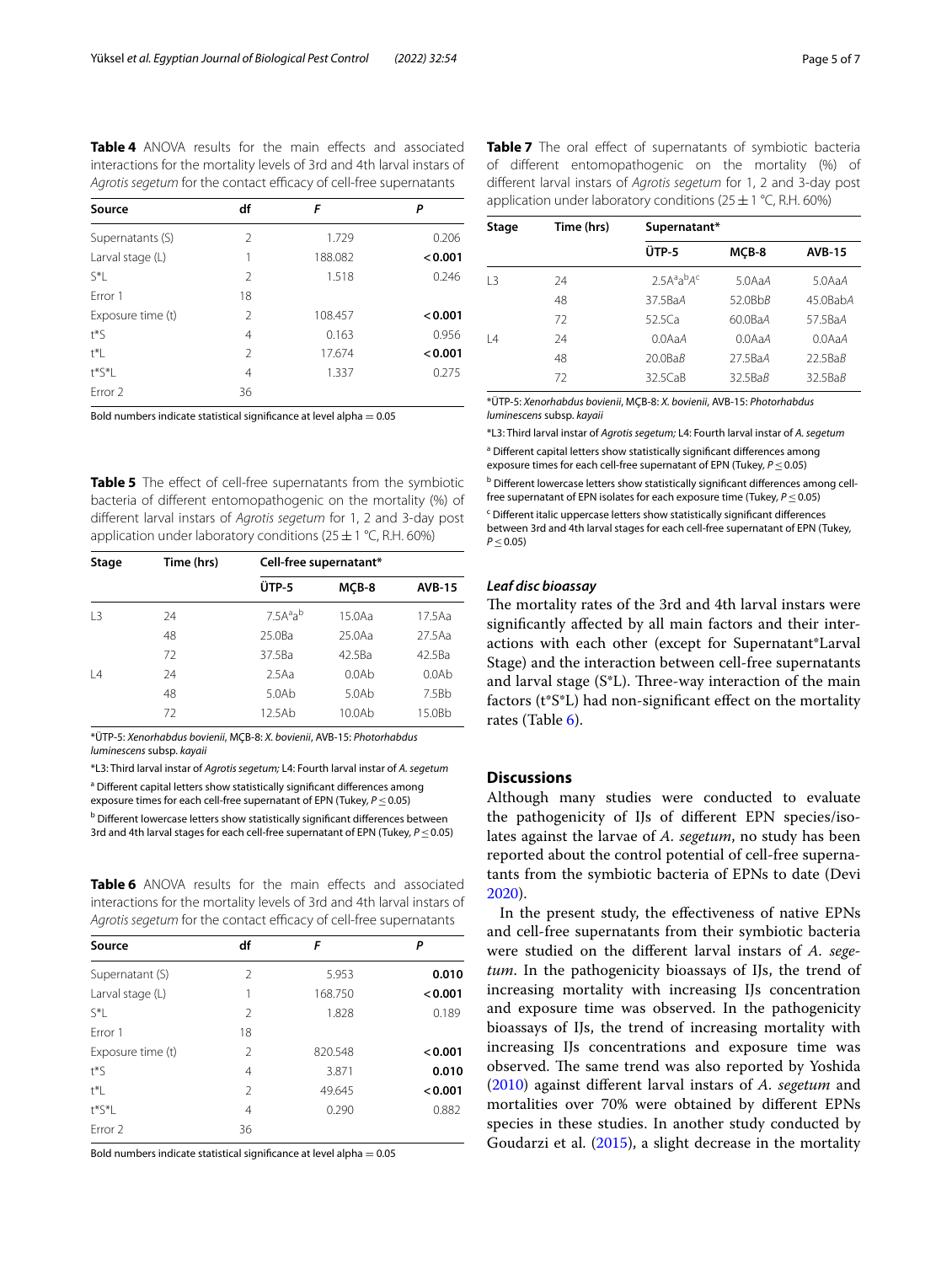rates was also observed at the highest concentration (200 IJs/Petri), while there was a continuous increase in the mortality rates with increasing exposure times. To a certain extent, there is a tendency for mortality rates to increase at higher concentrations of IJs under favorable conditions since high concentrations enhance the probability of target hosts getting infected by IJs and the number of IJs penetrating the host body. However, high concentrations outside of the optimum range may also infuence unfavorably the survival and penetration capability of IJs (Yüksel et al. [2019](#page-6-23)). Goudarzi et al. [\(2015](#page-6-5)) also reported that the 5th instar larvae were more susceptible to EPNs tested. Ebssa and Koppenhöfer [\(2012](#page-6-24)) investigated the pathogenicity of EPN species against diferent larval instars of another cutworm species, *A. ipsilon* and reported that the 4th and 5th larval instars were the most susceptible development stages against EPNs tested. Host size is a signifcant factor in the pathogenicity process of IJs as it afects the penetration into host body and host location capability of IJs (Bastidas et al. [2014\)](#page-6-25). In the present study, the 4th instar larvae of *A. segetum* was found more susceptible to IJs in parallel with the study conducted by Ebssa and Koppenhöfer ([2012](#page-6-24)). However, this was not the case in the study conducted by Chandel et al. ([2010\)](#page-6-26). Temperature plays a key role, together with other environmental factors, in the pathogenicity and survival of IJs and the adaptation ability of diferent EPN species/ isolates to temperature shows great variation (Hummel et al. [2002](#page-6-27)). Chandel et al. [\(2010](#page-6-26)) carried out their study at room temperature ranging between 21 and 30 °C. This may be the reason behind the low mortalities with increasing larval instars. The fluctuation in the temperature may also have lowered the mobility of both IJs and the larval instars.

To our knowledge, this is the frst study evaluating the control potential of cell-free supernatants recovered from *Xenorhabdus* and *Photorhabdus* species on diferent larval instars of *A. segetum*. The results showed that the lowest mortalities were obtained from the application of cell-free supernatants compared to the application of IJs of the same EPN species. These results may indicate that in the absence of a nematode vector, the efficacy of cell-free supernatants may remain limited since they naturally function in the host hemolymph (Ruiu et al. [2017](#page-6-28)). Obtained results also showed that 3rd instar larvae exhibited a higher mortality than the 4th instar larvae when exposed to cell-free supernatants. This might be explained by the higher immune ability of the 4th instar larvae (Abdolmaleki et al. [2017\)](#page-6-29). In earlier studies, the insecticidal efect of cell-free supernatants of *Xenorhabdus* and *Photorhabdus* was tested against diferent lepidopteran pests and diferent levels of pathogenicity were obtained against the tested insects (Ruiu et al. [2017](#page-6-28)). Mahar et al. [\(2008\)](#page-6-30) reported 95% larval mortality of *Spodoptera exigua* (Hübner) (Noctuidae: Lepidoptera) after 72 h of exposure to cell-free supernatants of *X. nematophila*. In another study, Adithya et al. ([2020](#page-6-31)) tested the cell-free supernatants of *X. nematophila* and *P. luminescens* against the larvae of *Earias vittella* (Lepidoptera: Noctuidae) and mortality rates ranged between 65 and 70%, 72 h after treatment. Here in this study, the highest mortalities in the contact efficacy studies were  $42\%$ for the 3rd larval instars of *A. segetum*. The differences in the mortality rates can be attributed to the production of diverse bacterial toxins and secondary metabolites by diferent symbiotic bacteria species and strains (Eroglu et al. [2019](#page-6-19)). In the present study, although mortalities in both contact and leaf disc efficacy bioassays with cell-free supernatants were quite similar, the highest efficacies were generally obtained in case of the leaf disc efficacy bioassay. Both larval instars were more susceptible to cell-free supernatants of *Xenorhabdus* and *Photorhabdus* bacteria by oral ingestion. This may suggest that cell-free supernatant may be more efficacious on the intestine of the target host as indicated in earlier studies (da Silva et al. [2020\)](#page-6-32). Many studies revealed that cell-free supernatants of *Xenorhabdus* and *Photorhabdus* have insecticidal efects on the diferent insect groups with varying degrees (Vicente-Díez et al. [2021\)](#page-6-10). Differences in mortality rates may be associated with the symbiotic bacteria species/strains producing diferent amounts and types of toxin complexes (Wenski et al. [2020\)](#page-6-33).

### **Conclusions**

The results of this study demonstrated that EPNs species/ isolates and their cell-free supernatants had the potential of controlling the *A. segetum* larvae. Although contact efficacy bioassays of cell-free supernatants achieved limited mortality in this study, oral digestion of cell-free supernatants showed more potential to control the 3rd instar larvae of *A. segetum*. However, further studies are required to reveal the feld potential of both IJs and their cell-free supernatants on the larvae of *A. segetum*.

#### **Abbreviations**

EPNs: Entomopathogenic nematodes; IJs: Infective juveniles.

#### **Acknowledgements**

The authors thank Porf. Dr. Halil KÜTÜK and Merve ÜNAL for the support they gave in the laboratory studies.

#### **Author contributions**

EY and EÖ designed the project, performed the laboratory work, and wrote the paper with full support of Mİ, RB and RC. All authors read and accept the fnal manuscript.

#### **Funding**

Not applicable.